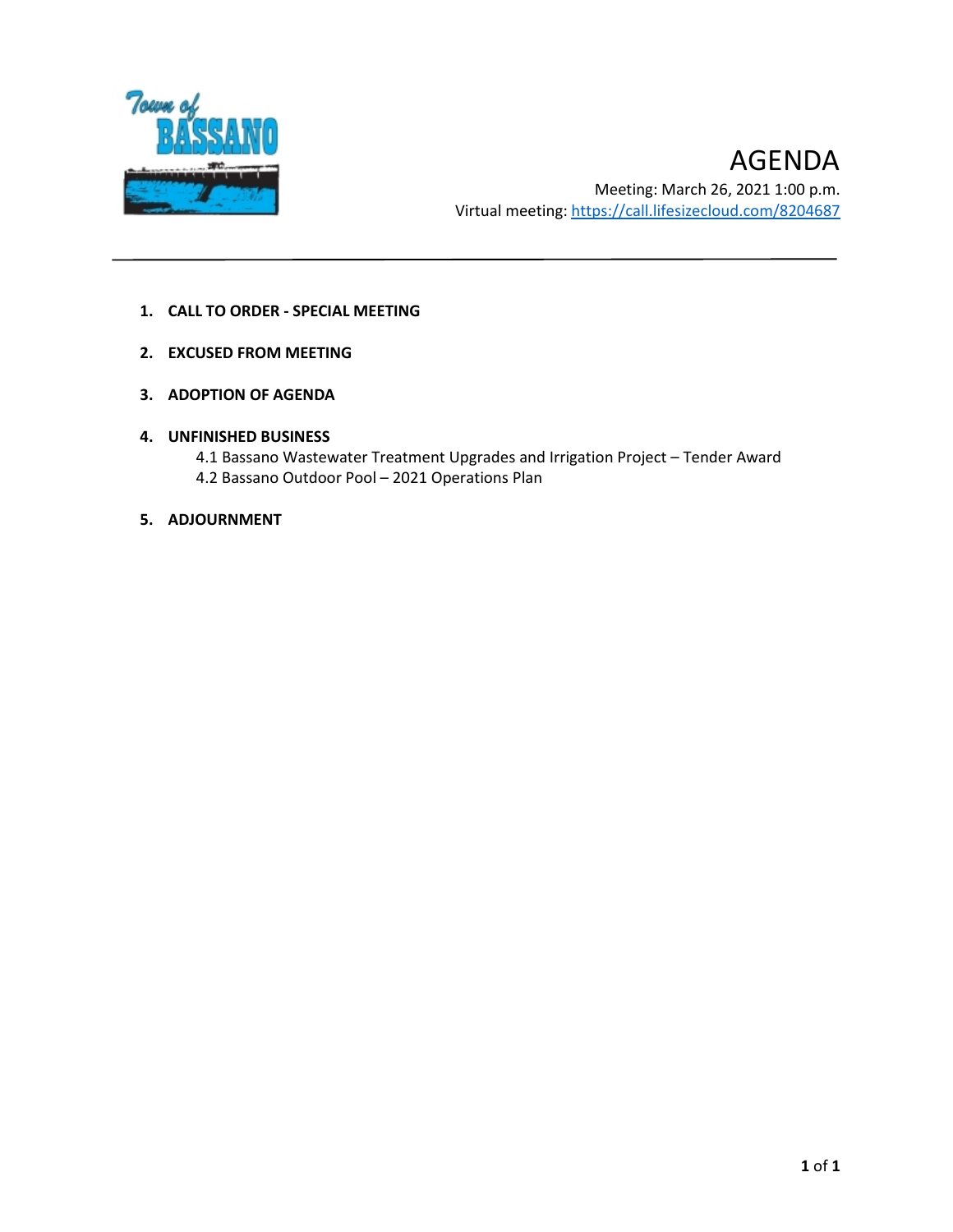

REQUEST FOR DECISION

Meeting: March 26, 2021 Agenda Item: 4.1

# **Bassano Wastewater Treatment Upgrades and Irrigation Project – Tender Award**

## **BACKGROUND:**

The purpose of this action item is to award the Bassano Wastewater Treatment Upgrades and Irrigation Project. Upon award notification, the successful vendor is expected to be onsite the first part of April.

Council pre-qualified 13 contractors to bid on the Bassano Wastewater Treatment Upgrades and Irrigation Project in January. A tender was issued on March 2, 2021 with a mandatory onsite pre-bid meeting which was held on March 16, 2021.

At tender close on March 23, 2021 at 2:00 p.m. five (5) bids were received.

| Tenders                     | <b>Tender Amount</b> |
|-----------------------------|----------------------|
| 1. White Fox Group Ltd.     | \$5,977,912.50       |
| 2. BYZ Enterprises Inc.     | \$6,062,857.50       |
| 3. Howitt Construction Ltd. | \$6,514,145.01       |
| 4. LBCO Contracting Ltd.    | \$7,556,062.50       |
| 5. BTO Contracting Ltd.     | \$10,129,313.25      |

In summary, the construction work to be completed as part of the tender is:

- Construction of a new 7-month storage cell with site dewatering.
- **Embankment and transfer structure upgrades in the anerobic and facultative cells.**
- **Desludging.**
- Road bore and pipeline construction.
- **Purchase and installation of the irrigation pivot.**

It is recommended that council award the Bassano Wastewater Treatment Upgrades and Irrigation Project to the low bidder, White Fox Group Ltd. at \$5,977,912.50.

#### Next steps

- Award bid and notifications.
- Issue a press release and notify local business of the upcoming investment.
- Notify funders to ensure progress payment release prepare a short-term borrowing plan if necessary due to funding release delays.
- Notify Alberta Environment and Parks; Alberta Transportation; and other key stakeholders of contract award.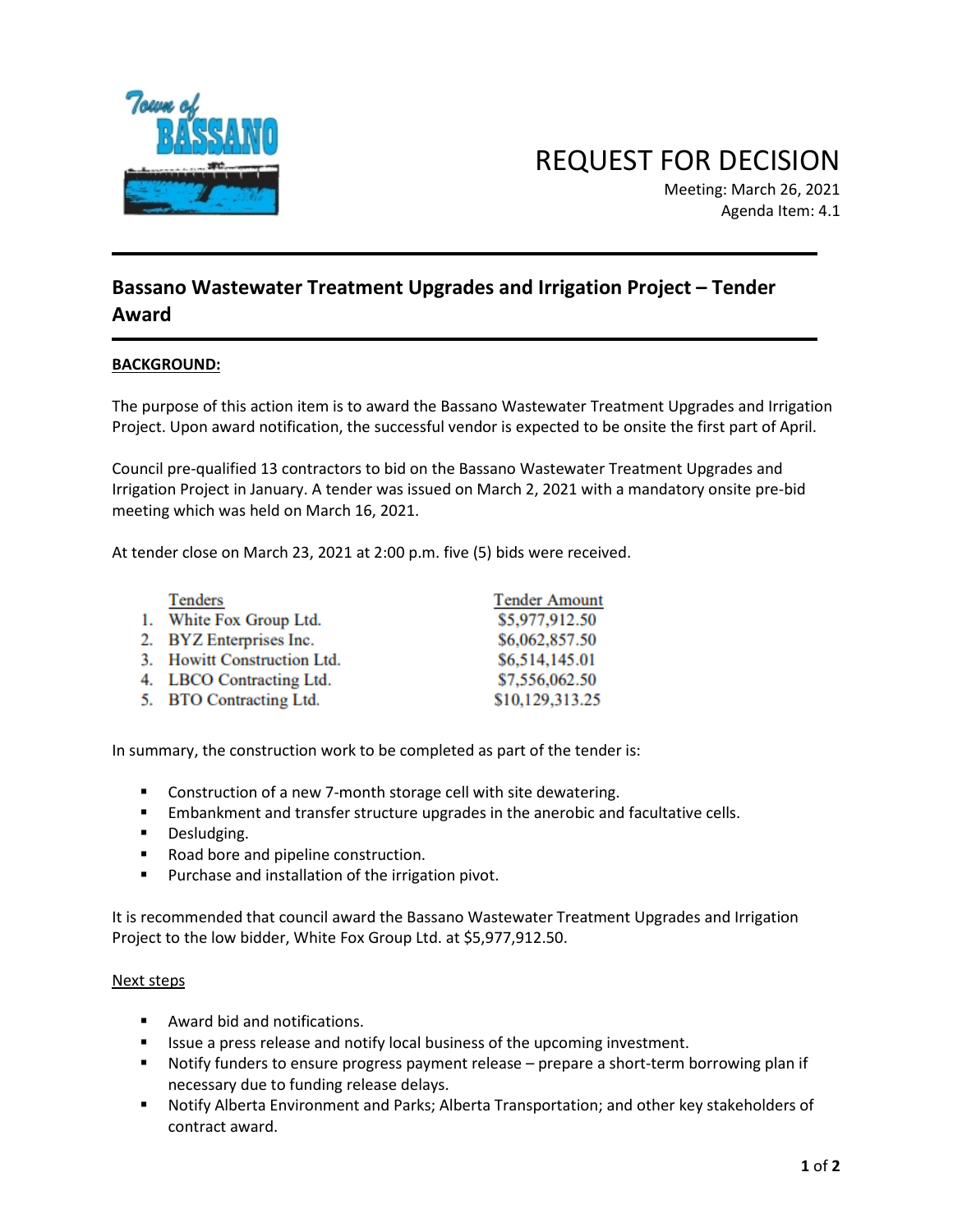- Obtain conveyance agreement with Eastern Irrigation District for dewatering of the site.
- **Finalize power upgrade and obtain easement with Fortis for the pivot.**
- **Execute contracts to include project specific timelines and logistics management.**
- **Prepare ground-breaking ceremony.**
- **Begin project.**

### **OPTIONS:**

 $\boxtimes$  #1 – That council awards the Bassano Wastewater Treatment Upgrades and Irrigation Project to White Fox Group Ltd. in the amount of \$5,977,912.50 in accordance with the tender submitted on March 23, 2021.

### **CAO COMMENTS:**

None

### **ALIGNMENT WITH STRATEGIC PLAN**

Goal 3 – Task 1

### **PROPOSED RESOLUTION:**

That council awards the Bassano Wastewater Treatment Upgrades and Irrigation Project to White Fox Group Ltd. in the amount of \$5,977,912.50 in accordance with the tender submitted on March 23, 2021.

### **Attachments:**

1. Bid Summary dated March 25, 2021

**Prepared by:** Amanda Davis, CAO; Blake Smith, MPE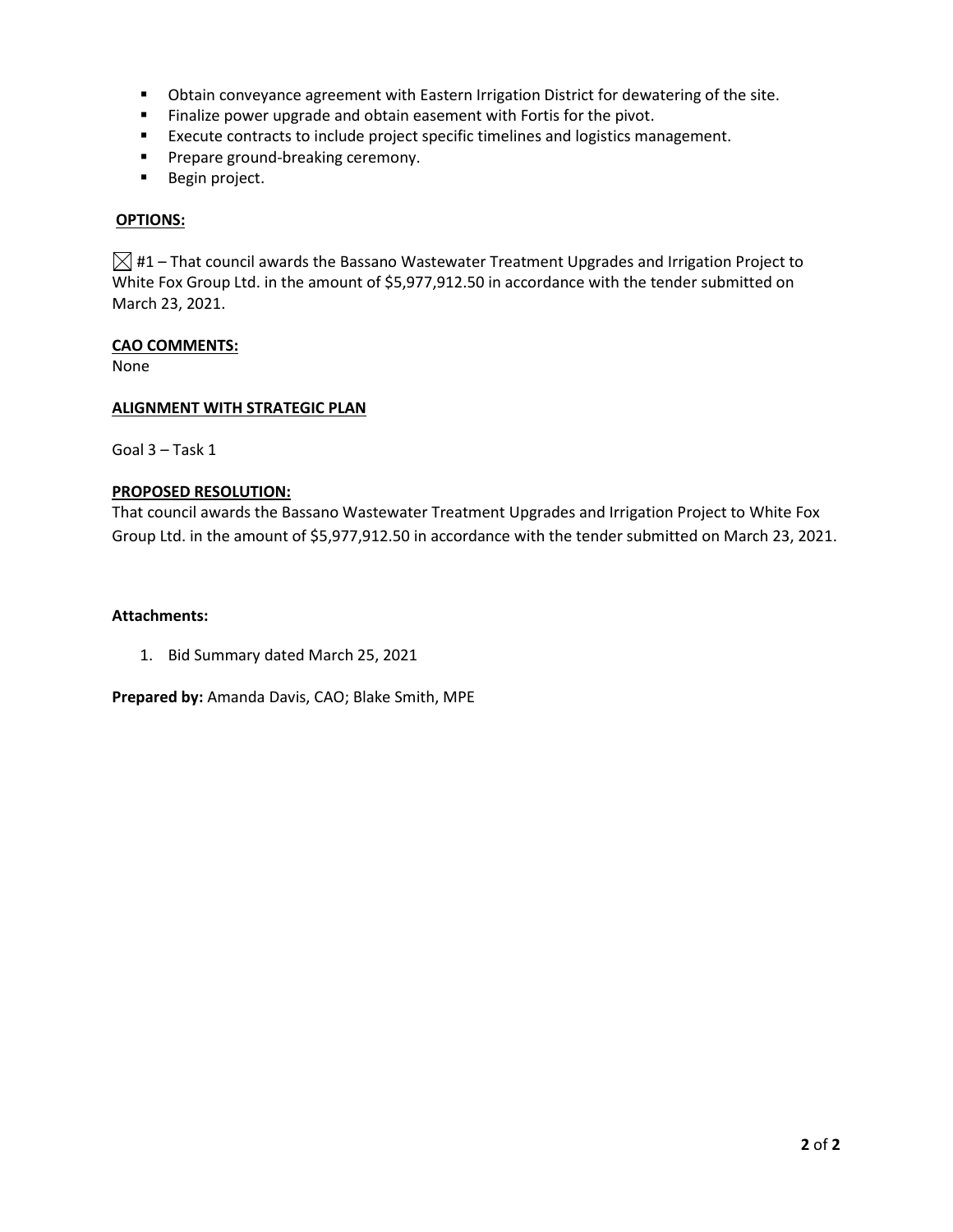

502 2 Avenue Bassano, AB T0J 0B0

Town of Bassano March 25, 2021 Box 299 File: N:\1446-007-00.L06

**Attention:** Amanda Davis, Chief Administrative Officer

Dear Amanda:

### **Re: Town of Bassano – Wastewater Treatment Upgrades Tender Results and Recommendation**

On March 23, 2021 at 2:00 p.m. local time, a total of five (5) Tenders were submitted online through Bids and Tenders for the above noted project. We have reviewed the tender submissions and found all the supporting documents to be in compliance except for BYZ Enterprises Inc. which included a bid bond for 5% instead of the required 10%. The following summarizes the tenders received from lowest to highest.

| Tenders                     | <b>Tender Amount</b> |
|-----------------------------|----------------------|
| 1. White Fox Group Ltd.     | \$5,977,912.50       |
| 2. BYZ Enterprises Inc.     | \$6,062,857.50       |
| 3. Howitt Construction Ltd. | \$6,514,145.01       |
| 4. LBCO Contracting Ltd.    | \$7,556,062.50       |
| 5. BTO Contracting Ltd.     | \$10,129,313.25      |

The tender amount includes a \$500,000.00 extra work allowance and 5% GST.

White Fox Group Ltd. has provided the proper bid bond, surety and safety qualifications and has completed projects with components similar in nature. Based upon the above, it is our recommendation that the work be awarded to the low bidder, White Fox Group Ltd. for the tender amount of \$5,977,912.50.

The warranty period for the project is one year following Substantial Completion of the project. The Contractor will be required to extend the duration of the Labour and Material Payment Bond to the end of the warranty or provide a separate warranty bond.

Upon notice from the Town of Bassano, MPE will prepare the necessary Contract Documents for execution by both parties.

If you have any questions or require additional information, please contact the undersigned at (403) 317- 3618.

Yours truly,

# **MPE ENGINEERING LTD.**

BlakeSmith

Blake Smith, C.E.T. Project Manager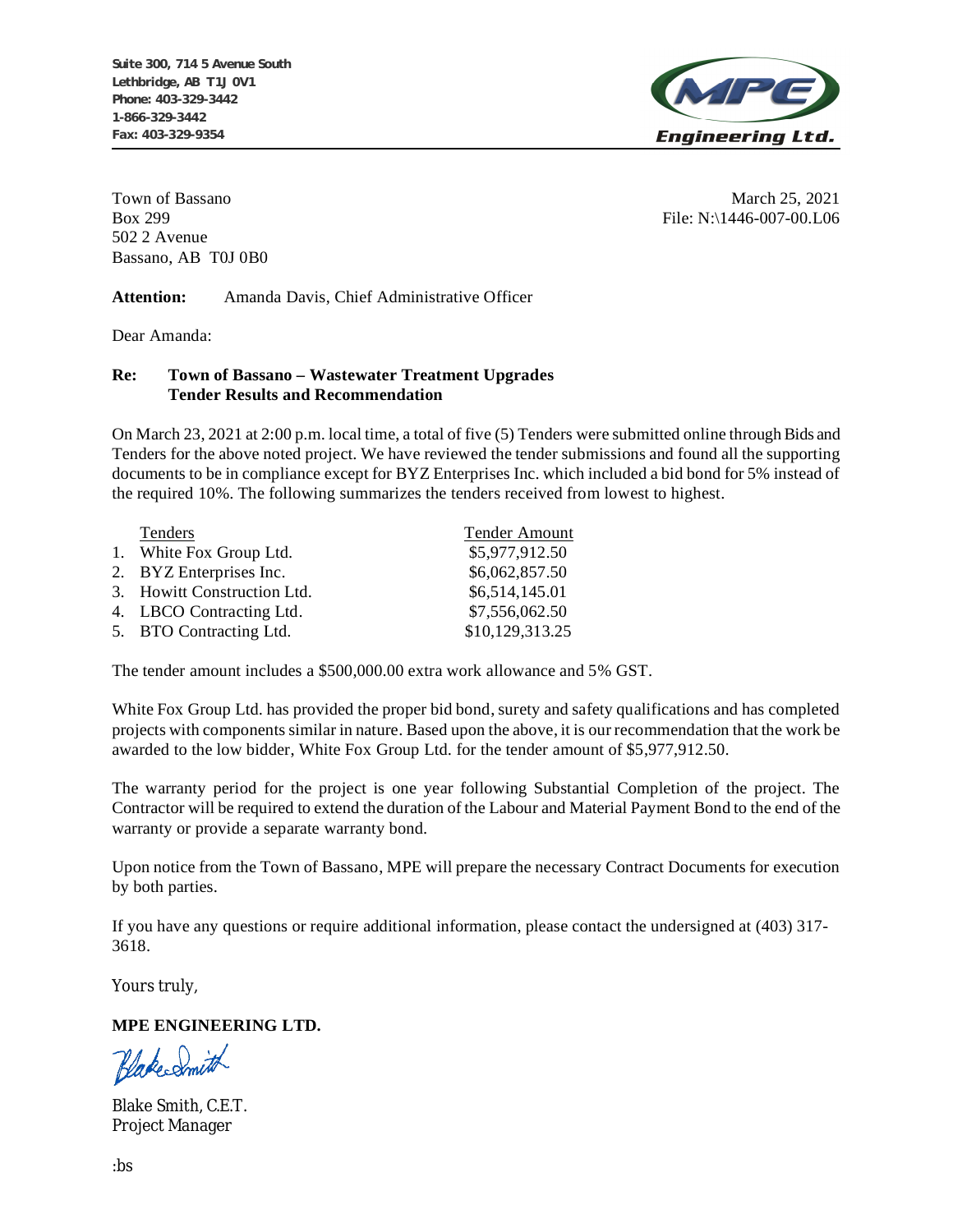

REQUEST FOR DECISION

Meeting: March 26, 2021 Agenda Item: 4.2

# **Bassano Outdoor Pool – 2021 Operations Plan**

## **BACKGROUND:**

On March 15, 2021, an informal round table discussion was held regarding 2021 outdoor pool operations where administration provided a summary of the risks and opportunities. To better manage risk and uncertainty related to the pandemic and current public health restrictions town council directed administration to prepare an operations plan with a delayed opening for July and August only.

By delaying the pool opening, there was the hope that the public health restrictions may be relaxed with higher vaccinations. During the week of March 21, the province declared that it would not be moving to phase 3 opening because hospitalizations were nearing 300 and active cases continue to rise. Variables are changing on a day-to-day basis; the proposed operating plan reduces risk and provides a viable way forward for the town within budget.

### 2021 Outdoor Pool Operating Plan Variables

From an operational standpoint there are three key outcomes that will dictate the town's ability to open the pool this season:

- 1. Provincial restrictions guidance related to pool operations is not current and is based on the state of the pandemic in 2020. Currently, Red Cross is offering some best practices.
	- How many patrons can be in the pool at any one time.
	- How swimming lessons and events must be conducted.
- 2. Staffing the pool must be fully staffed to operate.
	- **Staff receive appropriate covid related training.**
	- **E** Lifeguards must have their appropriate training and certification.
- 3. Financial determine what degree town council is willing to fund pool operations with limited operations.
	- Number of patrons permitted in the pool at any one time.
	- Ability to offer modified programs (e.g. swimming lessons under Level 4 will require one guardian with the child - regulated).
	- **Facility usage base on operations modifications** 
		- i. e.g. maintaining social distancing in the pool, limited number of users in the pool at a time, limiting hours for facility usage (e.g. operating within 60 minute blocks – 45 minutes in the pool, 15 minutes for changing and cleaning prior to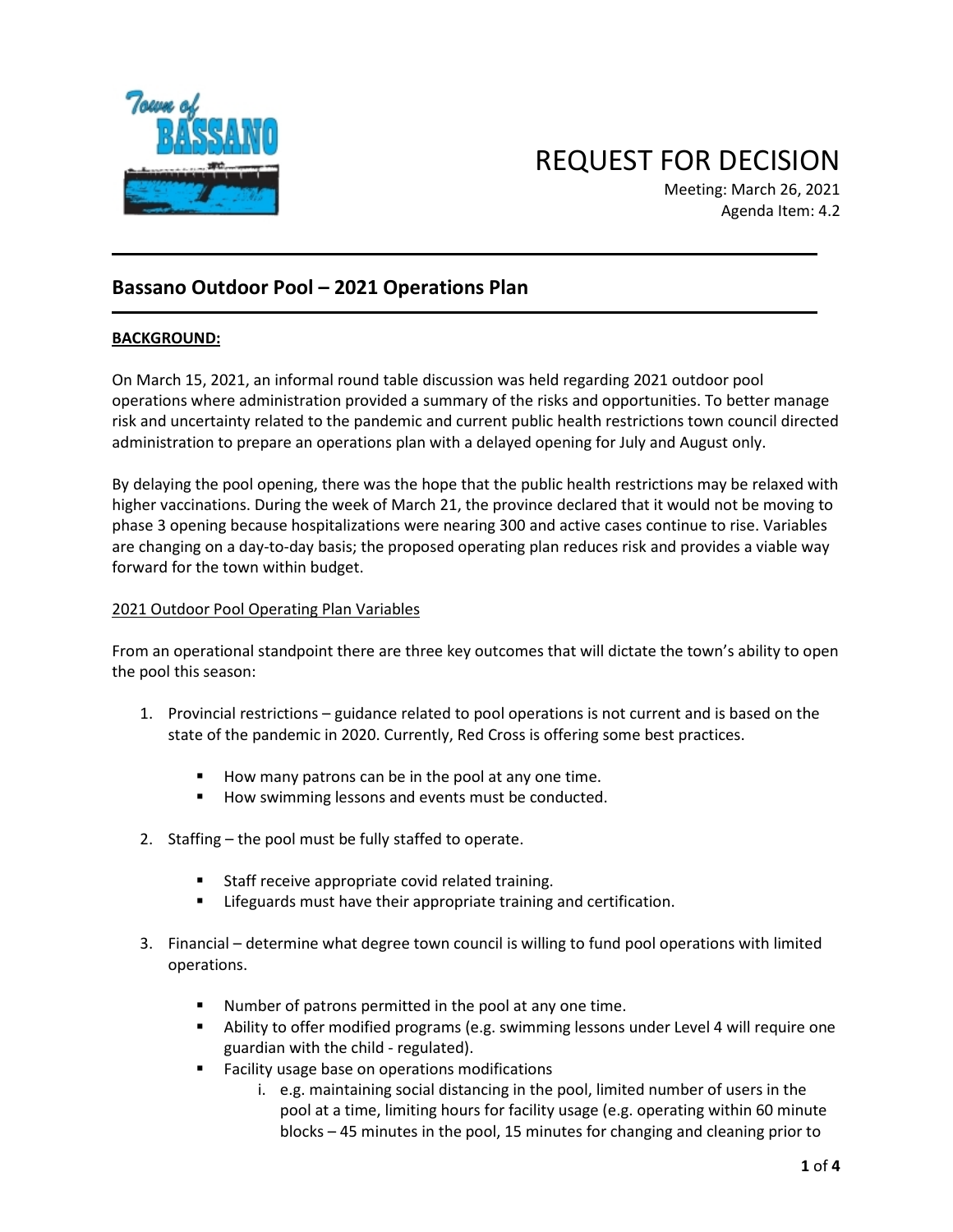the group of patrons), maximizing daylight hours to provide limited services to patrons.

Based on the level of risk council is willing to assume, an operations plan can be developed contingent upon the following:

- 1. That the facility can be fully staffed with trained personnel.
- 2. Provincial health restrictions align with operational needs.

#### Variable Mitigation Plan – 2021 Proposed Operating Outline

Based on the level of uncertainty due to public health restrictions, we cannot guarantee that the pool will be able to open this season. However, per the direction of council, we must develop a plan based on the assumption that the pool will be opened with a modified schedule.

As such, we propose the following:

That the town sets the intention to operate the outdoor pool for the 2021 season and begins a hiring process immediately for an operating season of July 1 - August 30, 2021. Staff would be onboarded with inhouse training provided by the middle of June.

If the outdoor pool is unable to operate during the 2021 season due to a lack of staffing or public health restrictions, all personnel will be transitioned to assist with community projects within the public works department and divided into small operational teams.

By providing this alternative, the town is committing to the development of its youth, providing stable employment opportunities, covering a vast number of tasks that may otherwise never be accomplished, and bridging the gap until such time that the globe has a handle on the pandemic.

Below are some examples of some of the team based community projects that would be completed:

- o Cemetery maintenance cleaning headstones, planting trees, grounds maintenance, flower bed upgrades, row markings.
- o Building maintenance removing debris and improving exterior facades of properties recovered through tax recovery.
- o Asset management locating cc values in the field and inputting data into the GIS system. Assisting with valve cycling to support the upcoming roads infrastructure project as outlined in the strategic plan.
- o Grounds maintenance assist with grounds maintenance at the fire training grounds, a wind barrier tree planting project west of the golf course, outdoor facility (e.g. gun club clean-up where appliable).
- o Public works maintenance sidewalk and road painting, hydrant maintenance and painting, sign post cleaning, painting and upgrades, roads maintenance, crack filling and potholes.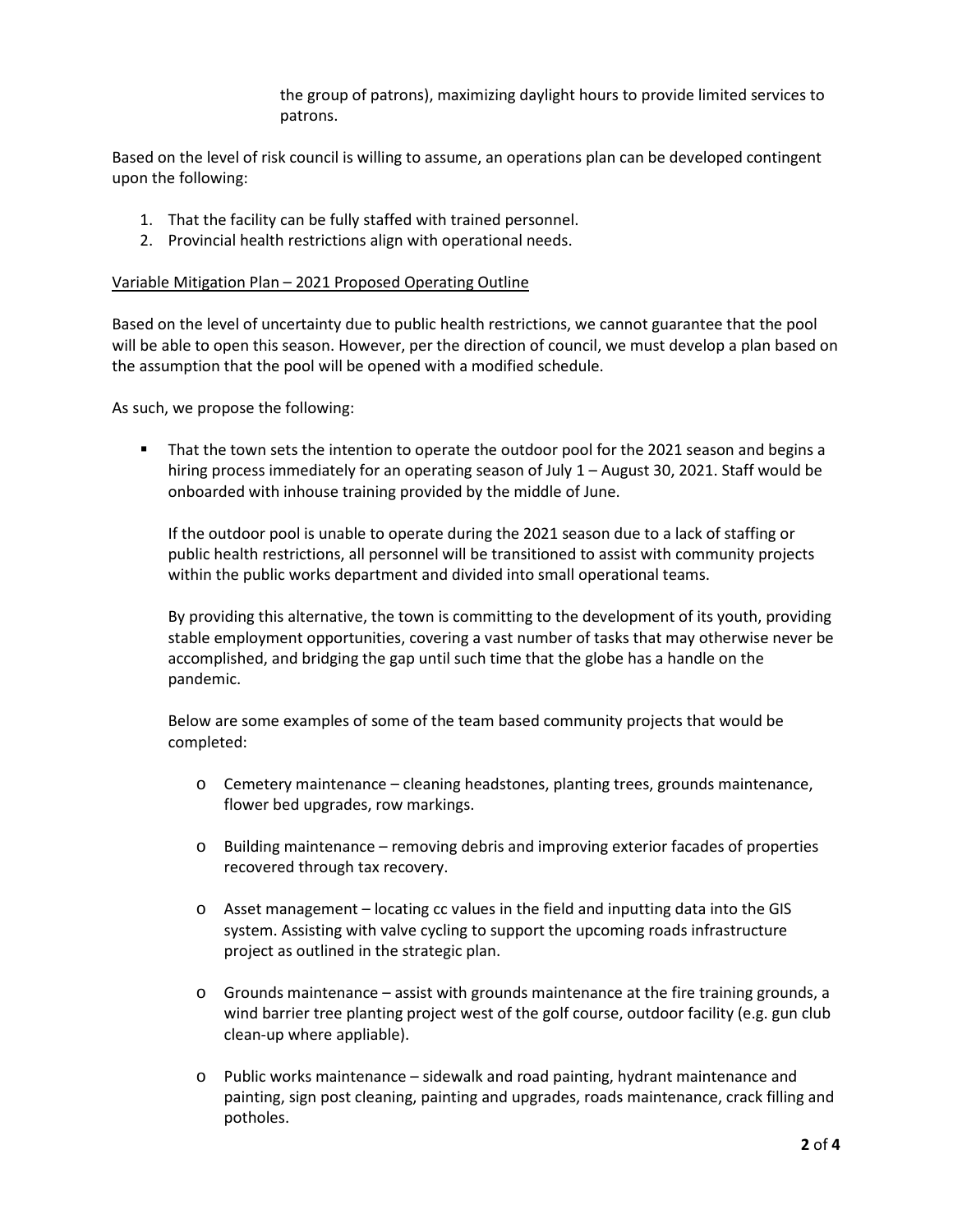o Beautification – flower and tree maintenance, back alley maintenance.

*Anticipated budget without expending funds on pool start up: \$75-85,000. Municipal contribution from the Town and County budgeted at \$85,000 (split at 60/40 or 70/30 depending on the final tasks and their alignment with the ICF).*

*Anticipated budget with pool start up and shut-down at season opener (within 2-weeks): \$110,000. Municipal contribution from the Town and County budgeted at \$110,000 (split depending on the final tasks and their alignment with the ICF and exact amount invested in the pool start-up).*

*Anticipated budget with pool operations at reduced season and reduced user fees remains unchanged at \$189,500. Municipal contribution from the Town and County budgeted at \$132,000 (split equally).*

## **OPTIONS:**

 $\boxtimes$  #1 – The council directs administration to proceed with the pool operations plan for 2021 that is contingent upon the following:

- 1. Delayed operating season with the pool being active July 1 August 30, 2021 pending public health restrictions permit such operations. As it takes 4-weeks to start-up the pool, council will confirm by May 10 whether it will accept the level of financial risk to begin start up operations.
- 2. Securing appropriate levels of staffing to manage and operate the pool for the 2021 season.
- 3. If the pool us unable to operate in 2021 due to inappropriate levels of staffing or to public health restrictions that hired personnel are transitioned to the public works department to assist with community projects for the season.

 $\vert \ \vert$  #2 – That due to the level of risk at this time, council directs that the outdoor pool remains closed for the 2021 season. In place of the pool operations, council directs administration to proceed to hire pool staff and transition their duties to support the public works department to assist with community projects.

 $\Box$  #3 – That prior to deciding on a path forward, that council undertakes a community consultation process pertaining to the operations of the pool for 2021 immediately providing two options. First, that the pool may operate with a delayed season for July and August realizing that public health restrictions may force a shut down or require an extreme level of modifications rendering financially inefficient to operate. Second, that all pool staff are hired and transitioned to support public works duties for the season.

### **CAO COMMENTS:**

None

**ALIGNMENT WITH STRATEGIC PLAN** This is an operational matter.

#### **PROPOSED RESOLUTION:**